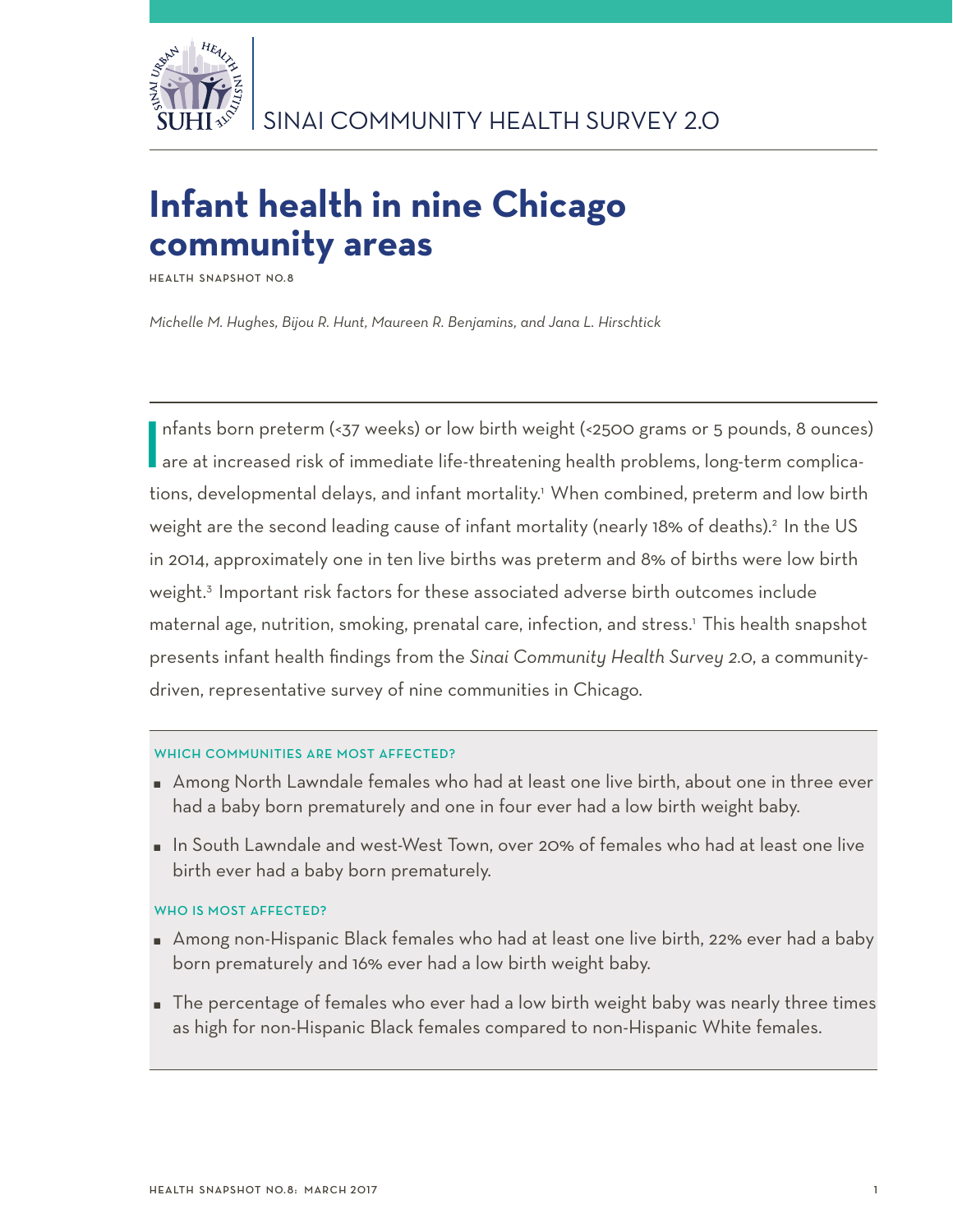

## Figure 1: **Percent of females who ever had a baby born prematurely by community area**

*Sampled West Town community area west of Western Avenue only Restricted to females who had at least one live birth No national comparison data available*

- Among females who had at least one live birth, the percentage who ever had a baby born prematurely ranged from a high of 32% for females in North Lawndale to a low of 9% for females in Gage Park.
- In North Lawndale, about one in three women who had at least one live birth ever had a baby born prematurely.

# Figure 2: **Percent of females who ever had a baby born prematurely by race/ethnicity**



*Restricted to females who had at least one live birth No national comparison data available Rao-Scott Chi-Square p-value = 0.3670*

Among females who had at least one live birth, the percentage who ever had a baby born prematurely was highest for non-Hispanic Black females (22%) and lowest for females of Puerto Rican origin (9%). These differences were not statistically significant.

 Nearly one in four non-Hispanic Black females who had at least one live birth ever had a baby born prematurely.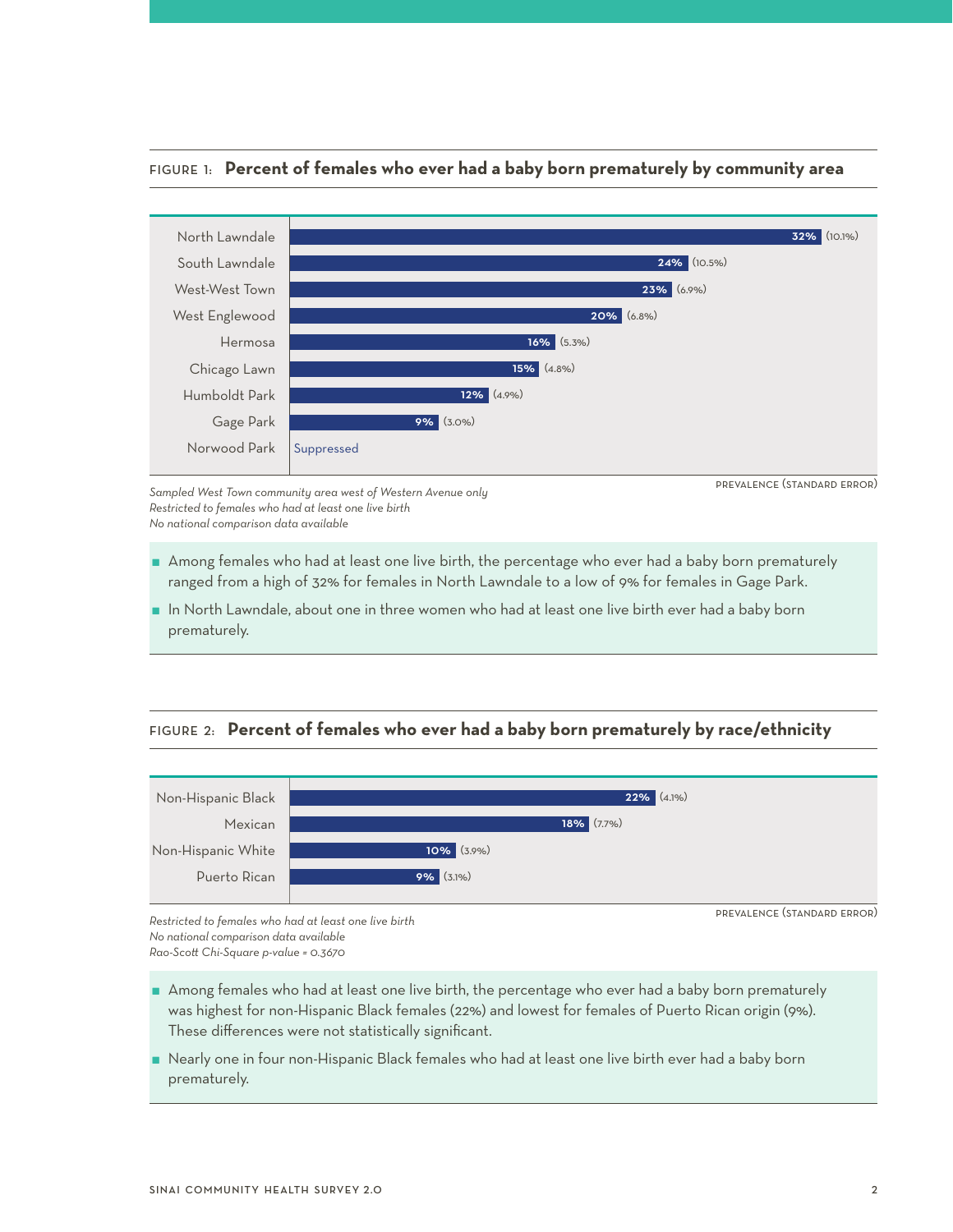

## Figure 3: **Percent of females who ever had a low birth weight baby by community area**

*Sampled West Town community area west of Western Avenue only Restricted to females who had at least one live birth No national comparison data available*

prevalence (standard error)

 Among females who had at least one live birth, the percentage who ever had a low birth weight baby ranged from a high of 27% for females in North Lawndale to a low of 5% for females in Gage Park.

In North Lawndale, over one in four women who had at least one live birth ever had a low birth weight baby.

# Figure 4: **Percent of females who ever had a low birth weight baby by race/ethnicity**



*Restricted to females who had at least one live birth No national comparison data available Rao-Scott Chi-Square p-value = 0.0490*

- Among females who had at least one live birth, there was a statistically significant difference in the percentage who ever had a low birth weight baby, which was highest for non-Hispanic Black females (16%) and lowest for non-Hispanic White females (6%).
- $\;\;\;\;\;$  The percentage of females who ever had a low birth weight baby was nearly three times as high for non-Hispanic Black females compared to non-Hispanic White females.